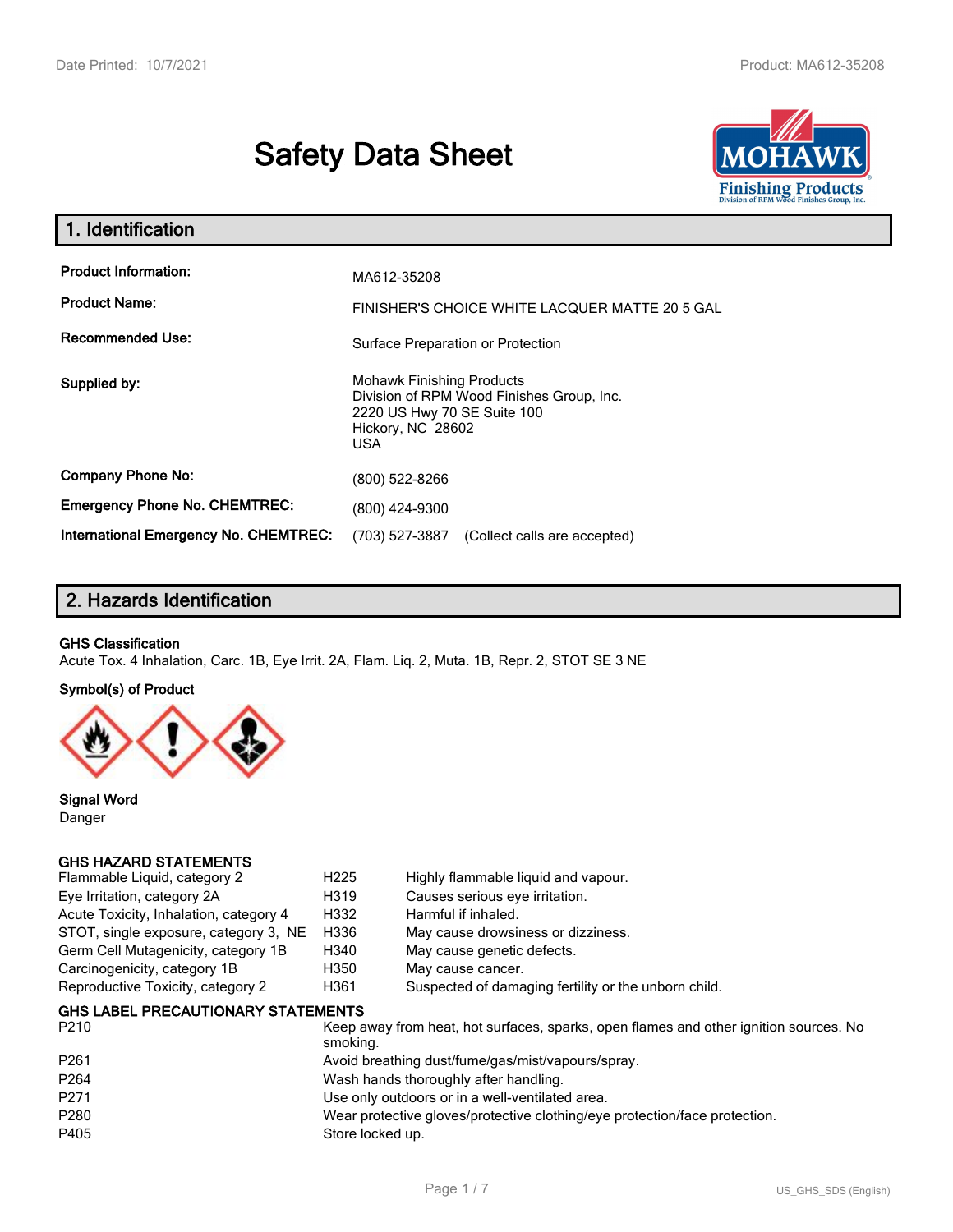| P303+P361+P353                          | IF ON SKIN (or hair): Take off immediately all contaminated clothing. Rinse skin with<br>water/shower.                              |
|-----------------------------------------|-------------------------------------------------------------------------------------------------------------------------------------|
| P305+P351+P338                          | IF IN EYES: Rinse cautiously with water for several minutes. Remove contact lenses, if<br>present and easy to do. Continue rinsing. |
| P403+P233                               | Store in a well-ventilated place. Keep container tightly closed.                                                                    |
| P <sub>201</sub>                        | Obtain special instructions before use.                                                                                             |
| P312                                    | Call a POISON CENTER or doctor/physician if you feel unwell.                                                                        |
| P304+P340                               | IF INHALED: Remove person to fresh air and keep comfortable for breathing.                                                          |
| P308+P313                               | IF exposed or concerned: Get medical advice/attention.                                                                              |
| P337+P313                               | If eye irritation persists: Get medical advice/attention.                                                                           |
| P403+P235                               | Store in a well-ventilated place. Keep cool.                                                                                        |
| <b>GHS SDS PRECAUTIONARY STATEMENTS</b> |                                                                                                                                     |
| P240                                    | Ground/bond container and receiving equipment.                                                                                      |
| P <sub>241</sub>                        | Use explosion-proof electrical/ventilating/lighting/equipment.                                                                      |
| P242                                    | Use only non-sparking tools.                                                                                                        |
| P243                                    | Take precautionary measures against static discharge.                                                                               |

# **3. Composition/Information on ingredients**

| <b>Chemical Name</b>                    | CAS-No.       | <u>Wt. %</u> | <b>GHS Symbols</b> | <b>GHS Statements</b> |
|-----------------------------------------|---------------|--------------|--------------------|-----------------------|
| acetone                                 | 67-64-1       | 40-55        | GHS02-GHS07        | H225-302-319-332-336  |
| titanium dioxide                        | 13463-67-7    | $10 - 25$    | GHS08              | H <sub>351</sub>      |
| cellulose nitrate, cellulose ester      | 9004-70-0     | $2.5 - 10$   | GHS01              | H <sub>201</sub>      |
| butyl cellosolve                        | 111-76-2      | $2.5 - 10$   | GHS06-GHS07        | H302-315-319-330      |
| n-butyl acetate                         | 123-86-4      | $1.0 - 2.5$  | GHS02-GHS07        | H <sub>226</sub> -336 |
| epoxidized soybean oil                  | 8013-07-8     | $1.0 - 2.5$  | GHS07              | H332                  |
| p-chlorobenzotrifluoride                | $98 - 56 - 6$ | $1.0 - 2.5$  | GHS08              | H <sub>351</sub>      |
| aromatic hydrocarbons                   | 64742-95-6    | $0.1 - 1.0$  | GHS06-GHS08        | H304-331-340-350      |
| ethylbenzene                            | 100-41-4      | $0.1 - 1.0$  | GHS02-GHS07-       | H225-304-332-373      |
|                                         |               |              | GHS08              |                       |
| 2-Ethyl-2-hydroxymethyl-1,3-propanediol | 77-99-6       | $0.1 - 1.0$  | GHS08              | H <sub>361</sub>      |
| ethanol                                 | 64-17-5       | $0.1 - 1.0$  | GHS02              | H <sub>225</sub>      |

The exact percentage (concentration) of ingredients is being withheld as a trade secret.

The text for GHS Hazard Statements shown above (if any) is given in the "Other information" Section.

# **4. First-aid Measures**



FIRST AID - EYE CONTACT: IF IN EYES: Rinse cautiously with water for several minutes. Remove contact lenses, if present and easy to do. Continue rinsing. If eye irritation persists: Get medical advice/attention.

FIRST AID - SKIN CONTACT: IF ON SKIN (or hair): Take off immediately all contaminated clothing. Rinse skin with water/shower.

FIRST AID - INGESTION: IF SWALLOWED: rinse mouth. Do NOT induce vomiting. IF exposed or if you feel unwell: Call a POISON CENTER or doctor/physician.

FIRST AID - INHALATION: IF INHALED: Remove person to fresh air and keep comfortable for breathing.

## **5. Fire-fighting Measures**

**SPECIAL FIREFIGHTING PROCEDURES:** Evacuate all persons from the fire area to a safe location. Move non-burning material, as feasible, to a safe location as soon as possible. Fire fighters should be protected from potential explosion hazards while extinguishing the fire. Wear self-contained breathing apparatus (SCBA) and full fire-fighting protective clothing. Thoroughly decontaminate all protective equipment after use. Containers of this material may build up pressure if exposed to heat (fire). Use water spray to cool fire-exposed containers. Use water spray to disperse vapors if a spill or leak has not ignited. DO NOT extinguish a fire resulting from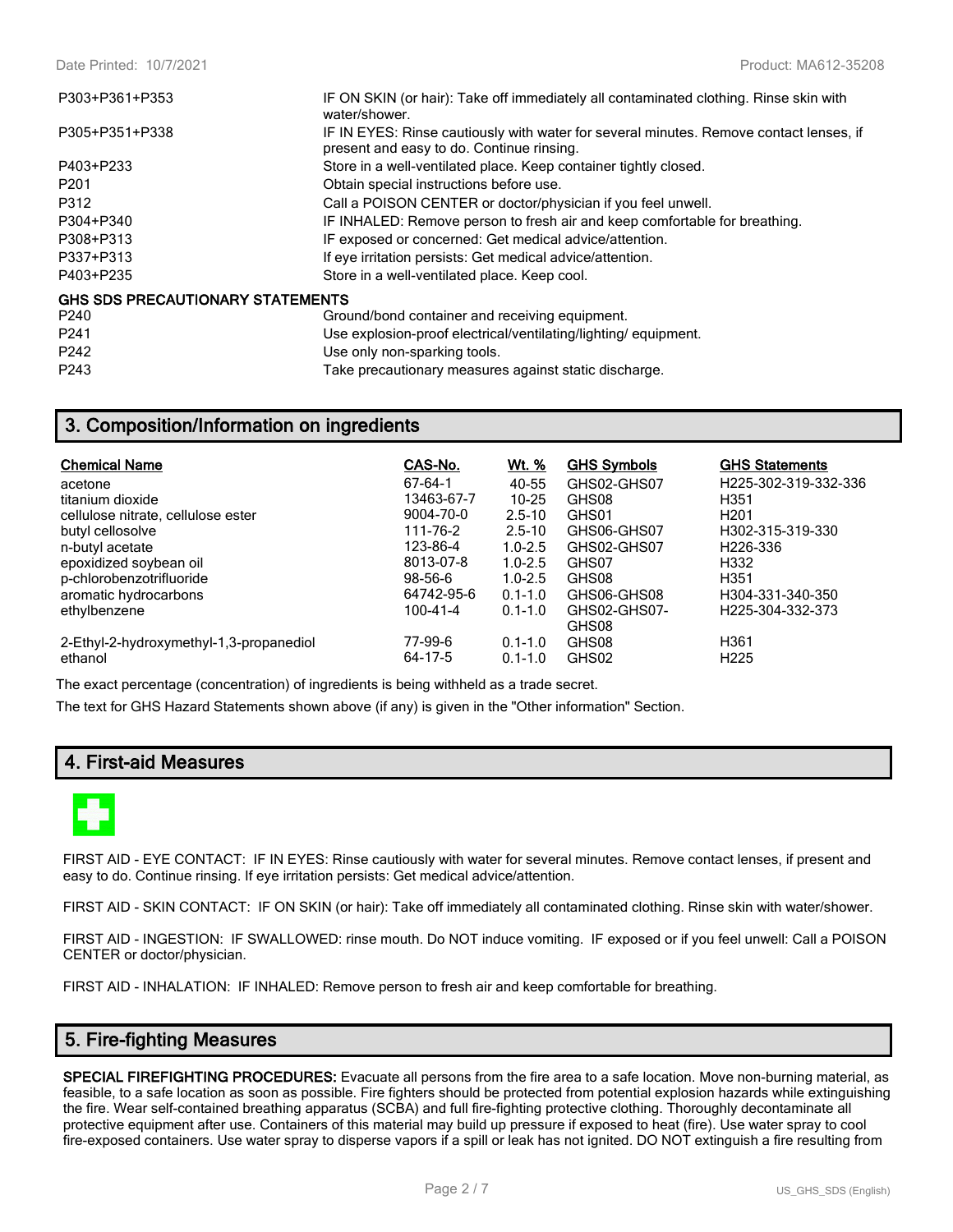the flow of flammable liquid until the flow of the liquid is effectively shut off. This precaution will help prevent the accumulation of an explosive vapor-air mixture after the initial fire is extinguished.

**FIREFIGHTING EQUIPMENT:** This is a NFPA/OSHA Class 1B or less flammable liquid. Follow NFPA30, Chapter 16 for fire protection and fire suppression. Use a dry chemical, carbon dioxide, or similar ABC fire extinguisher for incipeint fires. Water may be used to cool and prevent rupture of containers that are exposed to heat from fire.

# **6. Accidental Release Measures**

#### **ENVIRONMENTAL MEASURES:** No Information

**STEPS TO BE TAKEN IN CASE MATERIAL IS RELEASED OR SPILLED:** Follow personal protective equipment recommendations found in Section VIII. Personal protective equipment needs must be evaluated based on information provided on this sheet and the special circumstances created by the spill including; the material spilled, the quantity of the spill, the area in which the spill occurred, and the training and the expertise of employees in the area responding to the spill. Never exceed any occupational exposure limits. Shut off ignition sources; including electrical equipment and flames. Do not allow smoking in the area. Do not allow the spilled product to enter public drainage system or open waterways.

# **7. Handling and Storage**



**HANDLING:** Avoid inhalation and contact with eyes, skin, and clothing. Wash hands thoroughly after handling and before eating or drinking. In keeping with safe handling practices, avoid ignition sources (smoking, flames, pilot lights, electrical sparks); ground and bond containers when transferring the material to prevent static electricity sparks that could ignite vapor and use spark proof tools and explosion proof equipment. Empty containers may retain product residue or vapor. Do not pressurize, cut, weld, braze, solder, drill, grind, or expose container to heat, flame, sparks, static electricity, or other sources of ignition. Any of these actions can potentially cause an explosion that may lead to injury.

**STORAGE:** Keep containers closed when not in use. Store in cool well ventilated space away from incompatible materials.

## **8. Exposure Controls/Personal Protection**

| Ingredients with Occupational Exposure Limits |                      |                       |                     |                         |  |
|-----------------------------------------------|----------------------|-----------------------|---------------------|-------------------------|--|
| <b>Chemical Name</b>                          | <b>ACGIH TLV-TWA</b> | <b>ACGIH-TLV STEL</b> | <b>OSHA PEL-TWA</b> | <b>OSHA PEL-CEILING</b> |  |
| acetone                                       | $250$ ppm            | $500$ ppm             | $1000$ ppm          | N.D.                    |  |
| titanium dioxide                              | $10 \text{ mg/m}$    | N.D.                  | $15 \text{ mg/m}$   | N.D.                    |  |
| cellulose nitrate, cellulose ester            | N.D.                 | N.D.                  | N.D.                | N.D.                    |  |
| butyl cellosolve                              | 20 ppm               | N.D.                  | 50 ppm              | N.D.                    |  |
| n-butyl acetate                               | 50 ppm               | $150$ ppm             | $150$ ppm           | N.D.                    |  |
| epoxidized soybean oil                        | N.D.                 | N.D.                  | N.D.                | N.D.                    |  |
| p-chlorobenzotrifluoride                      | N.D.                 | N.D.                  | N.D.                | N.D.                    |  |
| aromatic hydrocarbons                         | N.D.                 | N.D.                  | N.D.                | N.D.                    |  |
| ethylbenzene                                  | 20 ppm               | N.D.                  | $100$ ppm           | N.D.                    |  |
| 2-Ethyl-2-hydroxymethyl-1,3-propanediol N.D.  |                      | N.D.                  | N.D.                | N.D.                    |  |
| ethanol                                       | N.D.                 | 1000 ppm              | $1000$ ppm          | N.D.                    |  |

**Further Advice: MEL = Maximum Exposure Limit OES = Occupational Exposure Standard SUP = Supplier's Recommendation Sk = Skin Sensitizer N.E. = Not Established N.D. = Not Determined**

#### **Personal Protection**



**RESPIRATORY PROTECTION:** Use adequate engineering controls and ventilation to keep levels below recommended or statutory exposure limits. If exposure levels exceed limits use appropriate approved respiratory protection equipment.

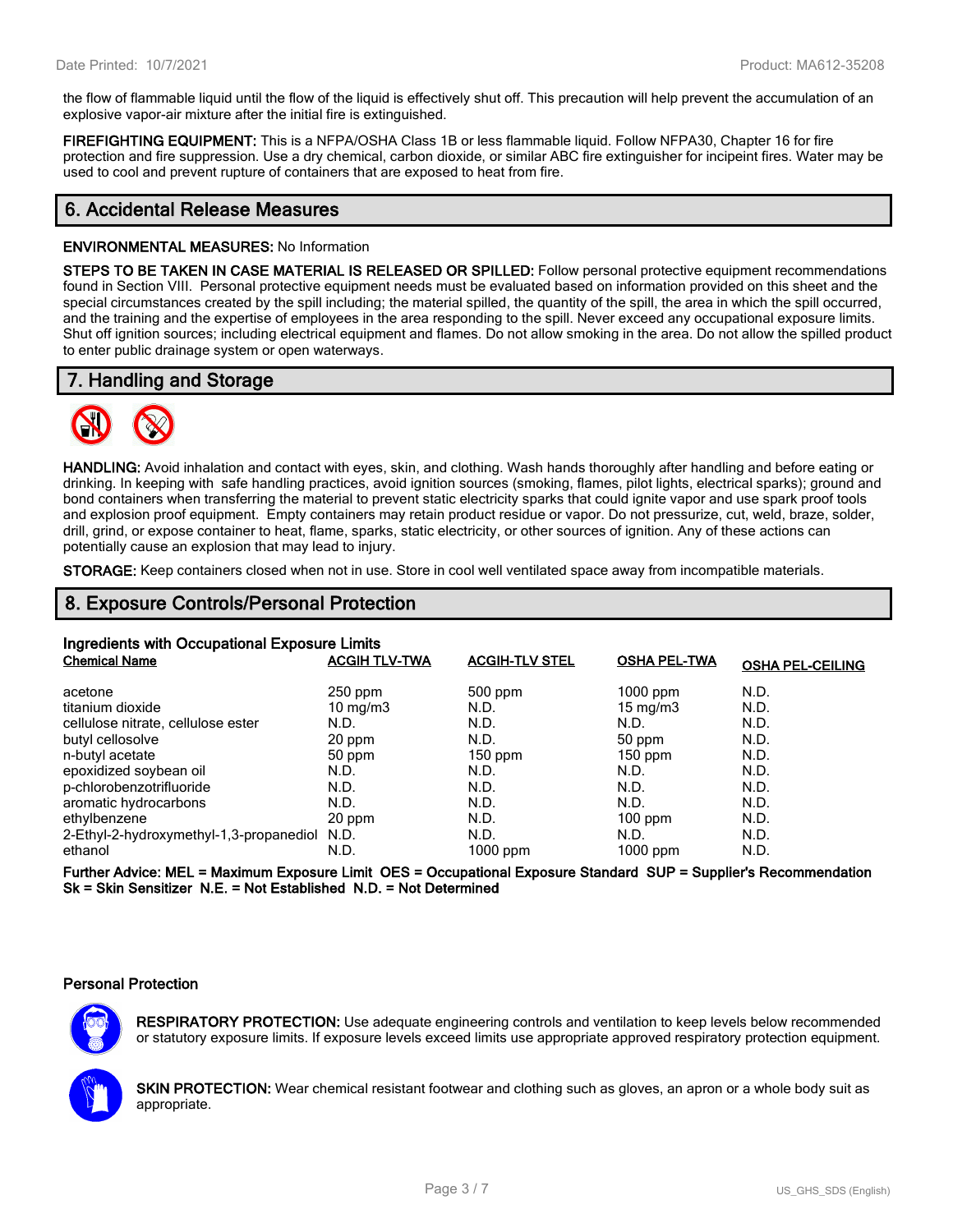

**EYE PROTECTION:** Wear chemical-resistant glasses and/or goggles and a face shield when eye and face contact is possible due to splashing or spraying of material.



**OTHER PROTECTIVE EQUIPMENT:** No Information



**HYGIENIC PRACTICES:** It is good practice to avoid contact with the product and/or its vapors, mists or dust by using appropriate protective measures. Wash thoroughly after handling and before eating or drinking.

# **9. Physical and Chemical Properties**

| Appearance:                    | Colored Liquid                   | <b>Physical State:</b>                      | <b>LIQUID</b>   |
|--------------------------------|----------------------------------|---------------------------------------------|-----------------|
| Odor:                          | <b>Strong Solvent</b>            | <b>Odor Threshold:</b>                      | Not determined  |
| Density, g/cm3:                | 0.997                            | pH:                                         | Not determined  |
| Freeze Point, °F:              | Not determined                   | Viscosity:                                  | Not determined  |
| <b>Solubility in Water:</b>    | Not determined                   | Partition Coefficient, n-octanol/<br>water: | Not determined  |
| Decomposition temperature, °F: | Not determined                   | <b>Explosive Limits, %:</b>                 | Not determined  |
| Boiling Range, °F:             | $>$ 100 °F                       | Flash Point, °F:                            | -4 $^{\circ}$ F |
| Combustibility:                | <b>Supports Combustion</b>       | Auto-Ignition Temperature, °F:              | Not determined  |
| <b>Evaporation Rate:</b>       | <b>Faster than Diethyl Ether</b> | Vapor Pressure, mmHg:                       | Not determined  |
| <b>Vapor Density:</b>          | Not determined                   |                                             |                 |
| $N.I. = No Information$        |                                  |                                             |                 |

# **10. Stability and reactivity**

**STABILITY:** Stable under normal conditions.

**CONDITIONS TO AVOID:** Heat, flames and sparks.

**INCOMPATIBILITY:** Acids, Bases, Oxidizing agents

**HAZARDOUS DECOMPOSITION PRODUCTS:** Not determined.

## **11. Toxicological information**

**Practical Experiences**

**EMERGENCY OVERVIEW:** No Information **EFFECT OF OVEREXPOSURE - EYE CONTACT:** No Information **EFFECT OF OVEREXPOSURE - INGESTION:** No Information **EFFECT OF OVEREXPOSURE - INHALATION:** No Information **EFFECT OF OVEREXPOSURE - SKIN CONTACT:** No Information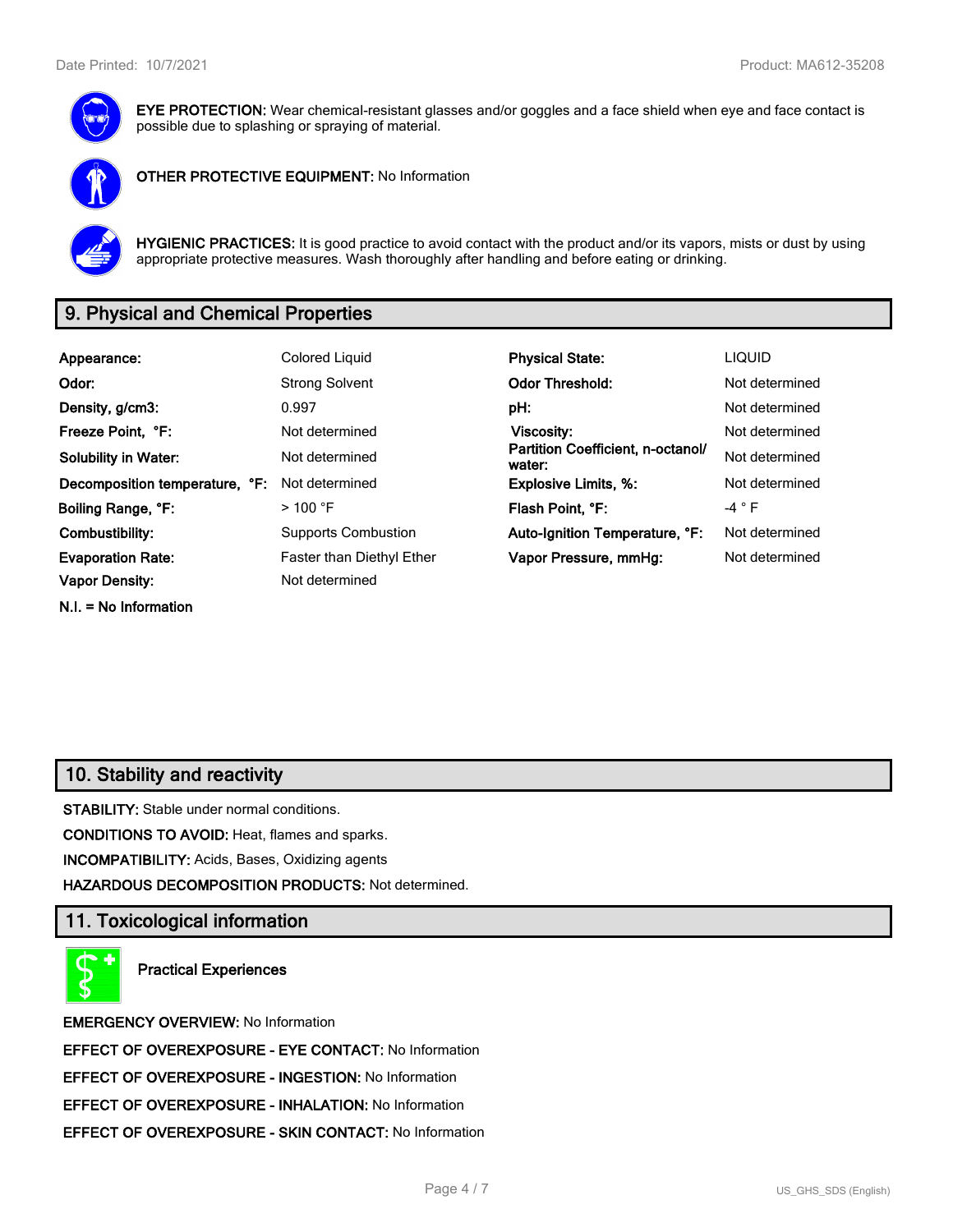#### **CARCINOGENICITY:** May cause cancer.

This product contains Titanium Dioxide, which is listed by IARC as possibly carcinogenic to humans (Group 2B). This listing is based on inadequate evidence of carcinogenicity in humans and sufficient evidence in experimental animals. This classification is relevant when exposed to titanium dioxide in dust or powder form only, including cured product that is subject to sanding, grinding, cutting, or other surface preparation activities.

#### **PRIMARY ROUTE(S) OF ENTRY:**

#### **Eye Contact, Skin Contact, Inhalation**

#### **Acute Toxicity Values The acute effects of this product have not been tested. Data on individual components are tabulated below**

| CAS-No.<br>67-64-1 | <b>Chemical Name</b><br>acetone         | Oral LD50<br>1800 mg/kg Rat | Dermal LD50<br>20000 mg/kg Rabbit | <u>Vapor LC50</u><br>50.1 mg/L Rat |
|--------------------|-----------------------------------------|-----------------------------|-----------------------------------|------------------------------------|
| 13463-67-7         | titanium dioxide                        | >10000 mg/kg Rat            | $>10000$ mg/kg Rabbit $>20$ mg/l  |                                    |
| 9004-70-0          | cellulose nitrate, cellulose ester      | >5000 mg/kg Rat             | >5000 mg/kg                       | $>20$ mg/l                         |
| 111-76-2           | butyl cellosolve                        | 470 mg/kg Rat               | >2000 mg/kg Rabbit                | $>4.9$ ma/l                        |
| 123-86-4           | n-butyl acetate                         | 14130 mg/kg Rat             | >17600 mg/kg Rabbit 23.4 mg/l Rat |                                    |
| 8013-07-8          | epoxidized soybean oil                  | 21000 mg/kg Rat             | >19600 mg/kg Rabbit >20.1         |                                    |
| $98 - 56 - 6$      | p-chlorobenzotrifluoride                | 13000 mg/kg Rat             | >2683 mg/kg Rabbit                | 33 mg/L Rat                        |
| 64742-95-6         | aromatic hydrocarbons                   | 14000 mg/kg Rat             | >2000 mg/kg Rabbit                | >4.96 mg/l Rat                     |
| 100-41-4           | ethylbenzene                            | 3500 mg/kg Rat              | 15400 mg/kg Rabbit                | 17.2 mg/L Rat                      |
| 77-99-6            | 2-Ethyl-2-hydroxymethyl-1,3-propanediol | 14100 mg/kg Rat             | >10,000 mg/kg Rabbit N.I.         |                                    |
| 64-17-5            | ethanol                                 | 7060 mg/kg Rat              | 15,800 mg/kg                      | 124.7 mg/L Rat                     |

#### **N.I. = No Information**

# **12. Ecological information**

**ECOLOGICAL INFORMATION:** Ecological evaluation of this material has not been performed; however, do not allow the product to be released to the environment without governmental approval/permits.

## **13. Disposal Information**



## **Product**

**DISPOSAL METHOD:** Waste from this material may be a listed and/or characteristic hazardous waste. Dispose of material, contaminated absorbent, container and unused contents in accordance with local, state, and federal regulations.

**STEPS TO BE TAKEN IN CASE MATERIAL IS RELEASED OR SPILLED:** Follow personal protective equipment recommendations found in Section VIII. Personal protective equipment needs must be evaluated based on information provided on this sheet and the special circumstances created by the spill including; the material spilled, the quantity of the spill, the area in which the spill occurred, and the training and the expertise of employees in the area responding to the spill. Never exceed any occupational exposure limits. Shut off ignition sources; including electrical equipment and flames. Do not allow smoking in the area. Do not allow the spilled product to enter public drainage system or open waterways.

# **14. Transport Information**

#### **SPECIAL TRANSPORT PRECAUTIONS:** No Information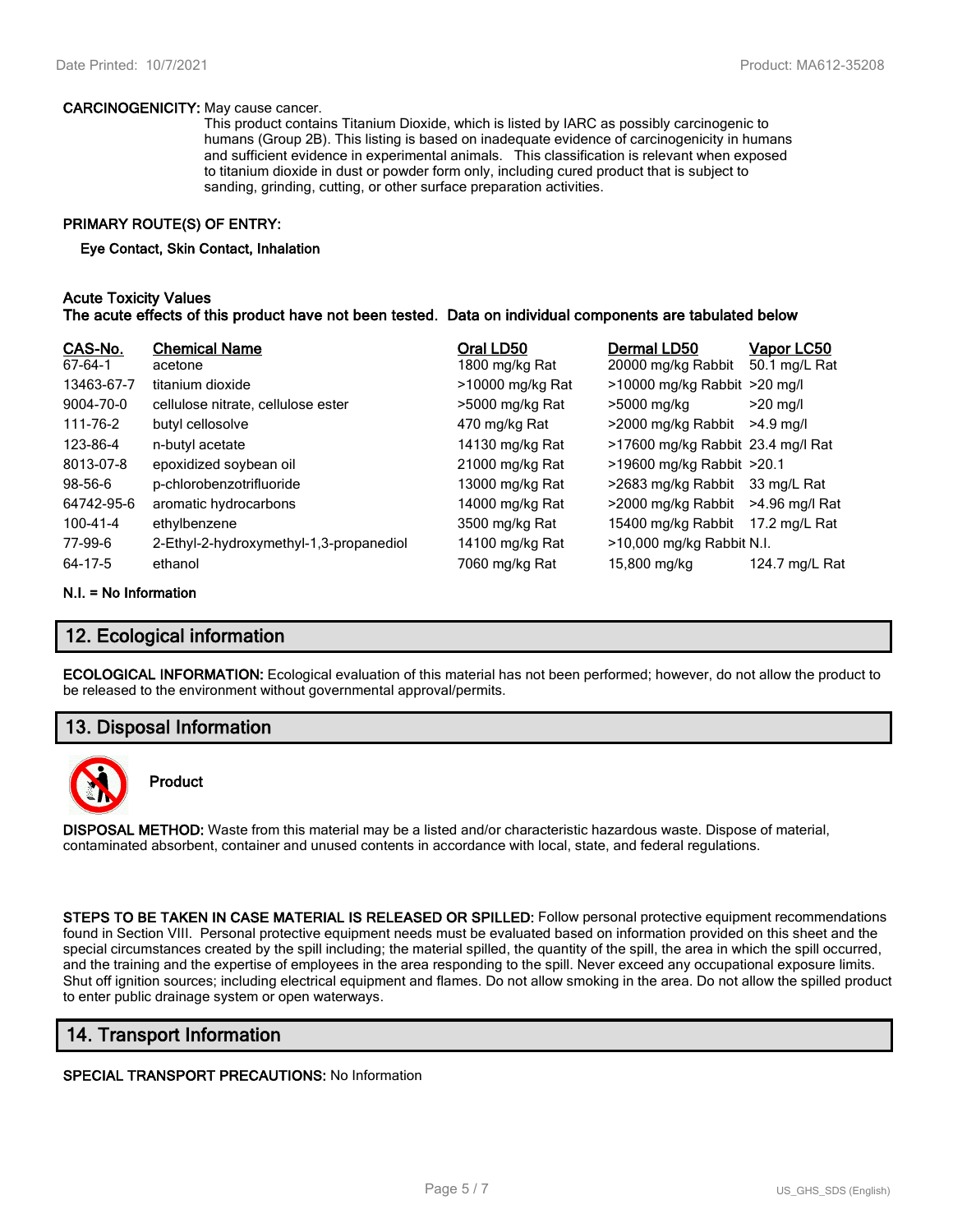**DOT:** UN1263, PAINT, 3, II **IATA:** UN1263, PAINT, 3, II **IMDG:** UN1263, PAINT, 3, II

# **15. Regulatory Information**

# **U.S. Federal Regulations:**

#### **CERCLA - SARA Hazard Category**

This product has been reviewed according to the EPA 'Hazard Categories' promulgated under Sections 311 and 312 of the Superfund Amendment and Reauthorization Act of 1986 (SARA Title III) and is considered, under applicable definitions, to meet the following categories:

Fire Hazard, Acute Health Hazard, Chronic Health Hazard

#### **SARA SECTION 313**

This product contains the following substances subject to the reporting requirements of Section 313 of Title III of the Superfund Amendment and Reauthorization Act of 1986 and 40 CFR part 372:

No Sara 313 components exist in this product.

#### **TOXIC SUBSTANCES CONTROL ACT**

This product contains the following chemical substances subject to the reporting requirements of TSCA 12(B) if exported from the United States:

| <b>Chemical Name</b>         | CAS-No.   |
|------------------------------|-----------|
| p-chlorobenzotrifluoride     | $98-56-6$ |
| octamethylcyclotetrasiloxane | 556-67-2  |
| acetaldehyde                 | 75-07-0   |

# **U.S. State Regulations:**

#### **CALIFORNIA PROPOSITION 65**

WARNING: Cancer and Reproductive Harm - www.P65Warnings.ca.gov.

Titanium Dioxide, Cancer, 11.1925% Propylidynetrimethanol, Reproductive Harm, 0.1191%

# **16. Other Information**

| <b>Revision Date:</b> |                        | <b>Supersedes Date:</b><br>10/7/2021                                                                                          |  |             |  | 7/22/2021                   |  |
|-----------------------|------------------------|-------------------------------------------------------------------------------------------------------------------------------|--|-------------|--|-----------------------------|--|
| Reason for revision:  |                        | <b>Revision Description Changed</b><br>Substance and/or Product Properties Changed in Section(s):<br>01 - Product Information |  |             |  |                             |  |
|                       | Datasheet produced by: | <b>Regulatory Department</b>                                                                                                  |  |             |  |                             |  |
| <b>HMIS Ratings:</b>  |                        |                                                                                                                               |  |             |  |                             |  |
| Health:               |                        | Flammability:                                                                                                                 |  | Reactivity: |  | <b>Personal Protection:</b> |  |
|                       |                        |                                                                                                                               |  |             |  |                             |  |

**Volatile Organic Compounds, gr/ltr:** 266